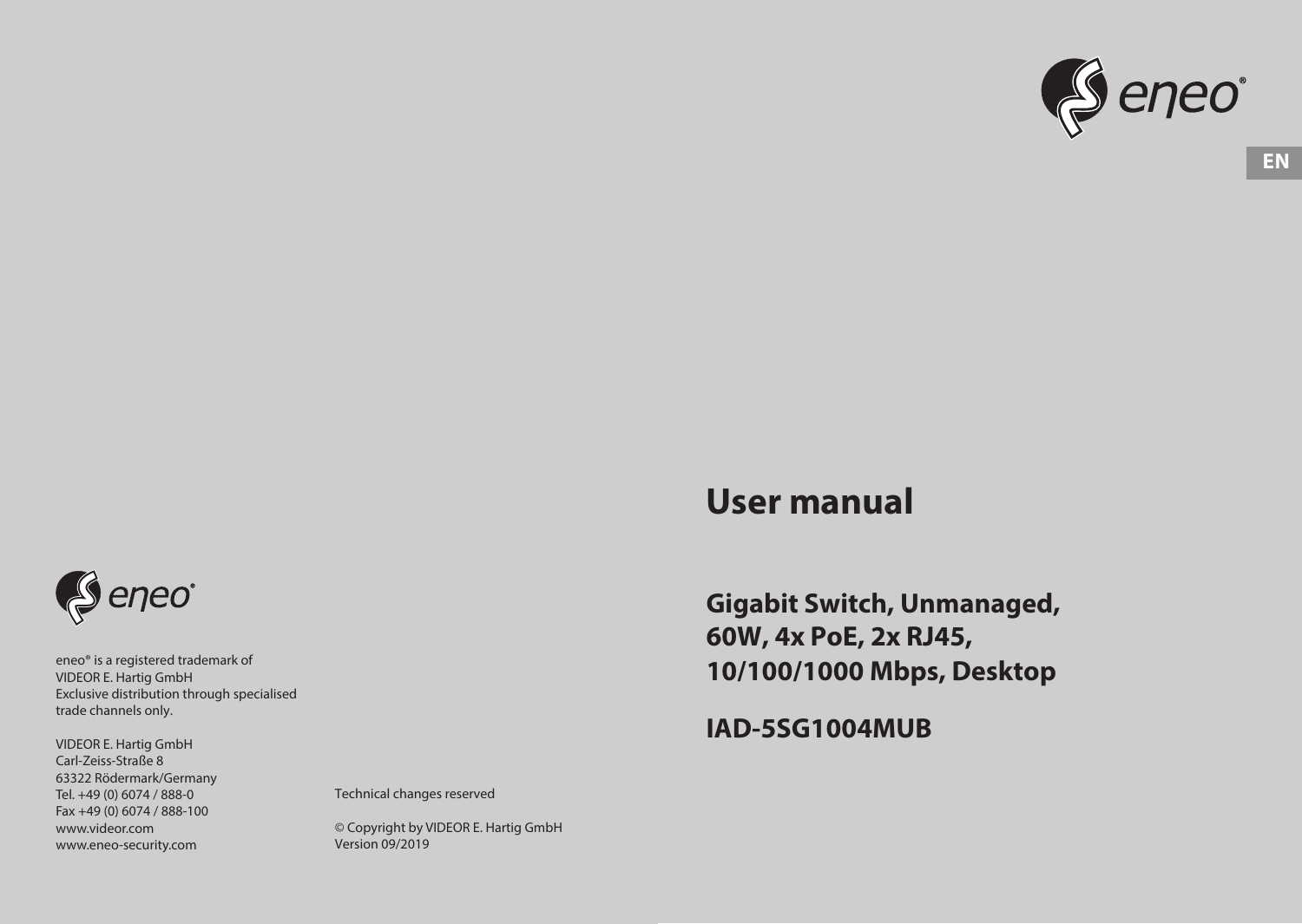## 4 Ports Full Gigabit PoE Switch User Manual

The 4 Ports Full Gigabit PoE Switch is specially designed for the application of high definition network security surveillance system. The PoE switch provides 4 Gigabit downlink PoE ports support 802.3at and dual Gigabit uplink ports. It's widely used in survelliance monitor and Ethernet network solution.



### **EFeatures**

- Main Ports: 4x downlink gigabit PoE Ethernet ports,2x uplink gigabit Ethernet ports ;
- Unique Feature:one-key CCTV mode,which can restrain network storm,realize VLAN function and 1~4 downlink ports only able to communicate with uplink ports;
- Power Input:DC48V~57V;
- Transmission Distance:0~100m;
- Standard:IEEE802.3, IEEE802.3u, IEEE802.3 af, IEEE802.3at, PoE adopts IEEE 802.3ab, End-span;
- Protection:Superior lightning protection(6KV), ESD protection and anti-interference ability; Structure: stable and delicate, easy to install;
- Operation:plug and play, no any settings needed.

# Notice

The transmission distance depends on the signal source and cable quality; standard Cat5e/6 Ethernet cable is strongly suggested for reaching the maximum transmission distance!

### Board Diagram

#### Front board



### **Back Board**



# **Notice**

1) Device must be connected with lightning protection grounding;otherwise protection level will be greatly reduced;please use above No.20 wire to connect the grounding terminal;

2) The device requires rebooting after the Mode Switch has been utilized.

### Installation steps

Please check the following items before installation, if it is missing, please contact the dealer.

| • Ethernet Switch | 1 <sub>DC</sub> |
|-------------------|-----------------|
| • Power Adapter   | 1 <sub>DC</sub> |
| • AC Power Cable  | 1 <sub>pc</sub> |
| • Accessory       | 1 <sub>pc</sub> |
| • User Manual     | 1 <sub>pc</sub> |
|                   |                 |

#### Please follow installation steps as below:

- 1) Turn off the power of all the related devices before the installation;otherwise the device would be damaged;
- 2) Connect PoE IP cameras and 1~4 downlink ports with Ethernet cable;
- 3) Connect UPLINK port with Storage device, like NVR or PC, with Ethernet cable;
- 4) Connect power adapter ;
- 5) Double check the installation and connection of equipments are correct and the equipments are working properly, then power on system;
- 6) Make sure the devices are powered and work properly.